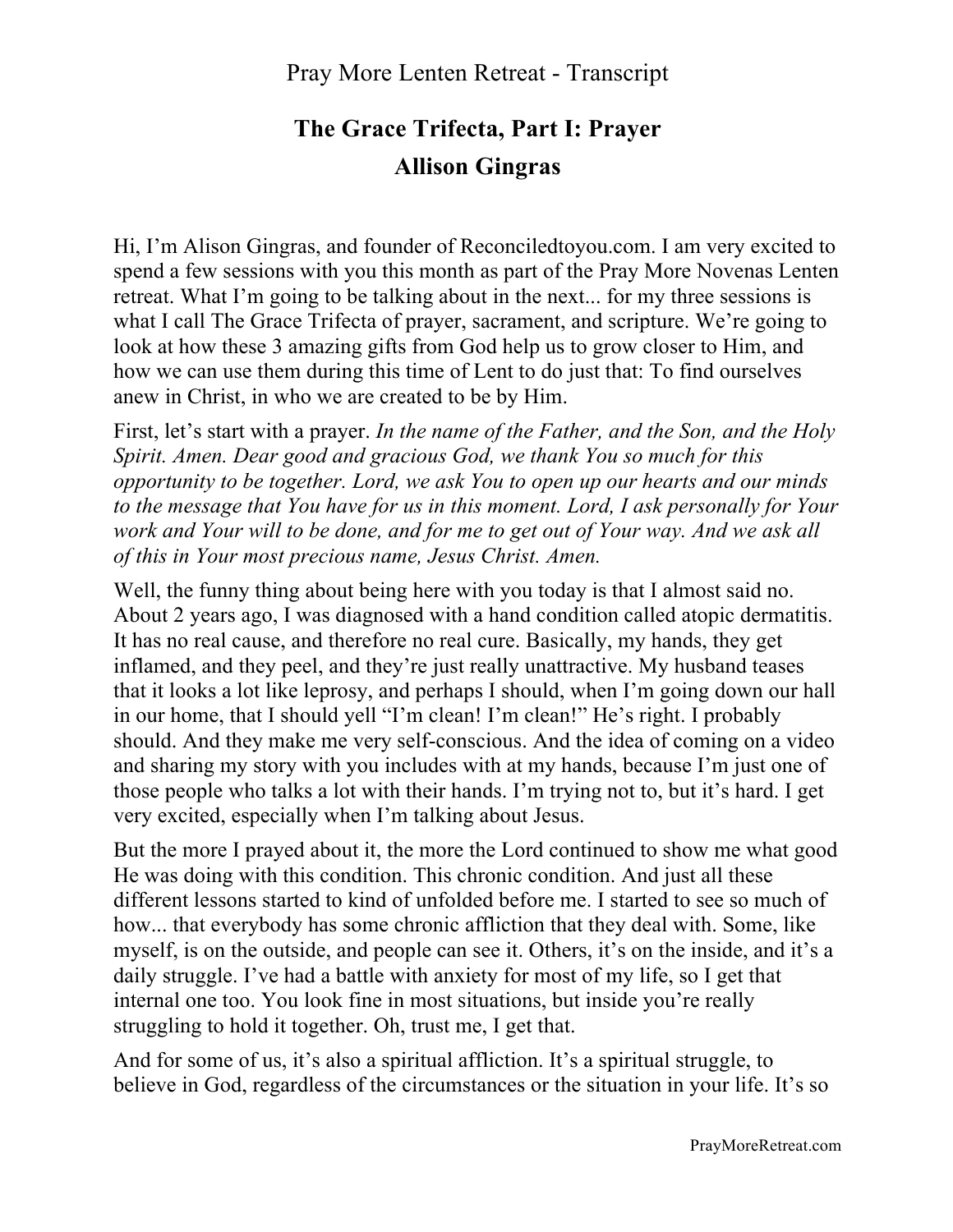## Pray More Lenten Retreat - Transcript

easy... it's not easy I should say. It's not very easy to trust people you can see. Trying to trust the unseen God can sometimes feel unsurmountable. But as I go through this condition and spend all of this time and energy trying to find cures and to find relief, I've discovered that God is... He's always with me, and especially during this time of Lent we can really spend more time figuring out how He's with us, and where He's with us. And through these beautiful gifts of prayer, sacrament, and scripture, I hope that you yourself can discover, in your own affliction, where God is carrying you through it, where He is holding your hand, or guiding you, and making good. Because He promises that, in Romans 8:28, for all those who love Him, that He will bring good even the worst conditions. That might be the Allison abridged version of Romans 8:28, but I believe in His promises. He doesn't make them lightly. And I believe in the scriptures and what they have to teach me, and to teach us.

So I almost said no, because every once in a while you'll get a glimpse of these hands, and I'm so glad that I didn't let my fear and my desire to hide what was going on to keep me from bringing this message to you. I really believe with my whole heart that it's like this best-kept secret. That God loves us so much, that He didn't just put us here and say "Good luck. I hope you figure out this whole life thing, and perhaps maybe I'll see you in the end." No, He gives us this life, and He gives us free-will, and He asks us to use it to come to know Him and to love Him, to serve Him in this world and in the next. And if we do that through these great gifts of prayer, sacrament, and scripture, you're going to see how easy it truly is.

So, with this session, I'm going to spend the remainder of it kind of focused on the prayer aspect. The next, we'll look at scripture. And the last, we'll look at the sacraments, particularly THE sacrament of reconciliation, since it is Lent. And it's my favorite. You don't create a ministry called Reconciled To You and not love the sacrament of reconciliation. You'll see in the third session that I wasn't always like that. I was quite the confession chicken. But something very humorous happened to cure me of that. But let's focus today on prayer.

I'm a journaler. You keep seeing me look down. That's because I've written in my journal. When I was, you know, praying about what the Lord wanted me to say, because the Holy Spirit is the one who's really bringing this message, I am just here as His spokesperson, His ambassador. 2 Corinthians, 5:20, to be an ambassador for Christ, that's what I hope to be. I want everyone to be reconciled to God. And if I can be in any small way a piece of that reconciliation, then I feel blessed and honored, and that's what I've offered to God to be. So I went to adoration and I sat with my journal, and I said "Lord, I just... I want to know what it is You want me to bring. What message are You asking me to share?" And the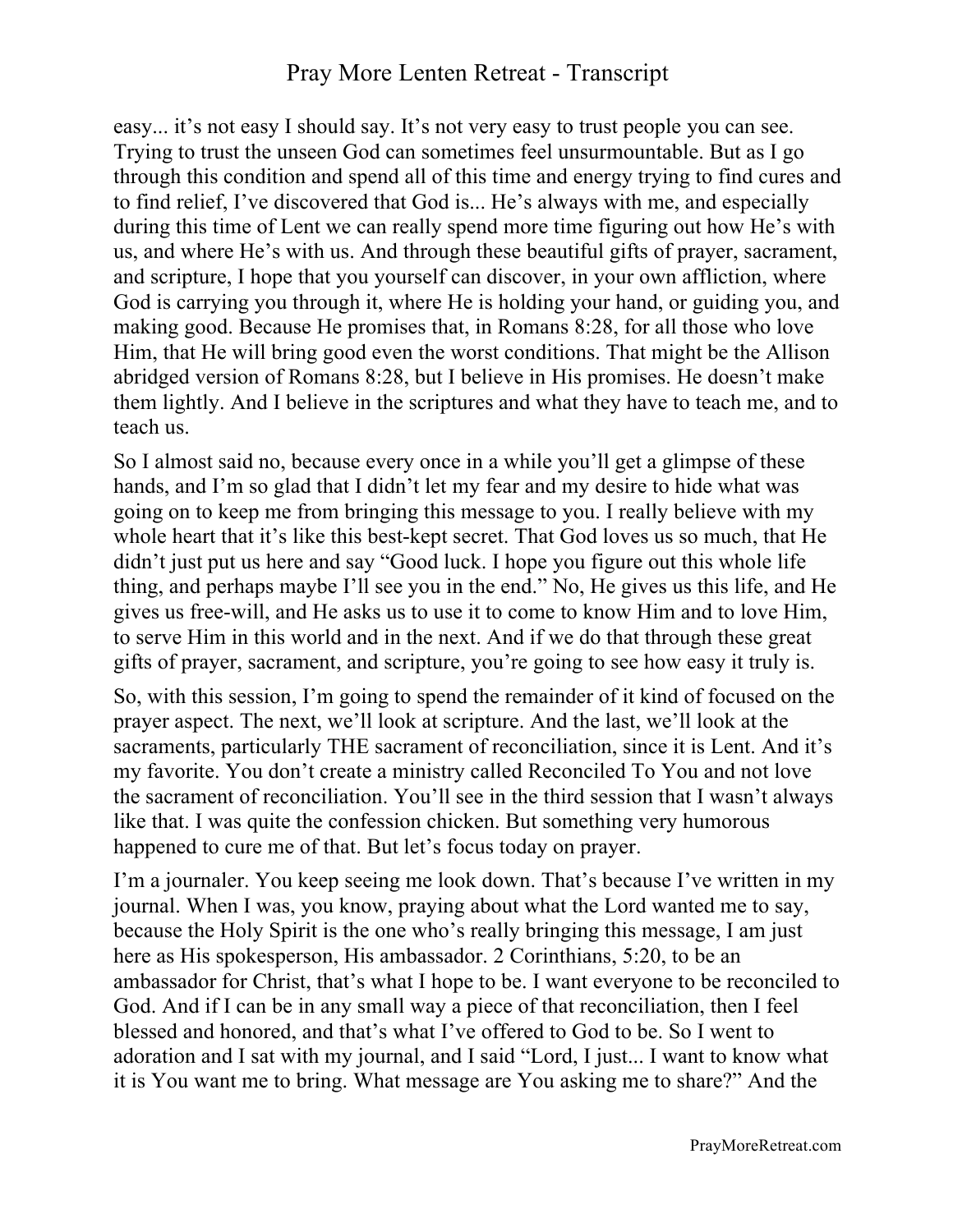first thing that came to my mind was "Do you have a plan for Lent? Do you have a plan for life and, more importantly, do you have a plan for life with Christ?"

Lent is this time to slow down, to spend 40 days looking at "Where am I right now spiritually? Where am I being called to?" There are the 3 tenets of Lent – we have the prayer, fasting, and alms giving – "And how can I use those 3 things to grow closer to God? Through prayer, alms giving, and fasting?" Well, again, we're looking at prayer, which is also part of what I call The Grace Trifecta. Prayer is this just gift, this conversation that we can have with God. It's one of the things I like about journaling, because sometimes my brain is kind of all over the place, and I want to be able to bring it in. And if I'm just trying to organize the thoughts on my own, it doesn't work.

But sometimes I find – well, not sometimes, all the time – I find when I write them down, that I can organize them better. And it also gives me something to look back on, when God has spoken to my heart, and I can go back later and go "Oh my gosh. Look at this. This is where God was, you know, sharing this with me here. And here I'm seeing it come to fruition." Or "This is what I was prayer for then, and thank goodness is didn't happen, because this much greater thing happened." Or just... it's just a wonderful way to have a conversation with God and to have a record of it. And that's really what prayer is. Prayer is really just a conversation with God. It's this time of opening our hearts to Him, our hearts and our minds, lifting them to heaven, and letting Him speak to our hearts. That's part of free-will. He's not going to burst His way into our lives, He's such a gentleman. We have to invite Him in. We have to cooperate with the grace that He has abundantly available for us in order to really fully embrace the life He has for us.

Now, what is grace? That was one of the things that, when I started to come back to the church about 10 years ago, I kept hearing all the time. Grace this and grace that, and I thought "What is grace?" I had no idea. So, this is the Allison Abridged version of grace: Grace is the undeserved yet freely-given gift of God's Holy Spirit within us. It's that gift, that spirit, that's His, that He places in ours that allows us to live a holier life, to make better choices, to seek Him out, to understand, you know, the gifts of the Holy Spirit. That's all this gift of grace that He has for us. Well, the funny thing about gifts is they're not very useful if they're not received, opened, and used. And sometimes we can get lost on how to get this grace from God. So there, we go back to that trifecta of prayer, sacrament, and scripture.

And prayer, well, there's no wrong way to pray. I hear that a lot in my ministry work. "I don't know how to pray." Or "I don't know if I'm praying right." Any time you give your attention to God, and ask for Him to come into your life in a deeper way just to enlighten you in some way, how can that be wrong? It's how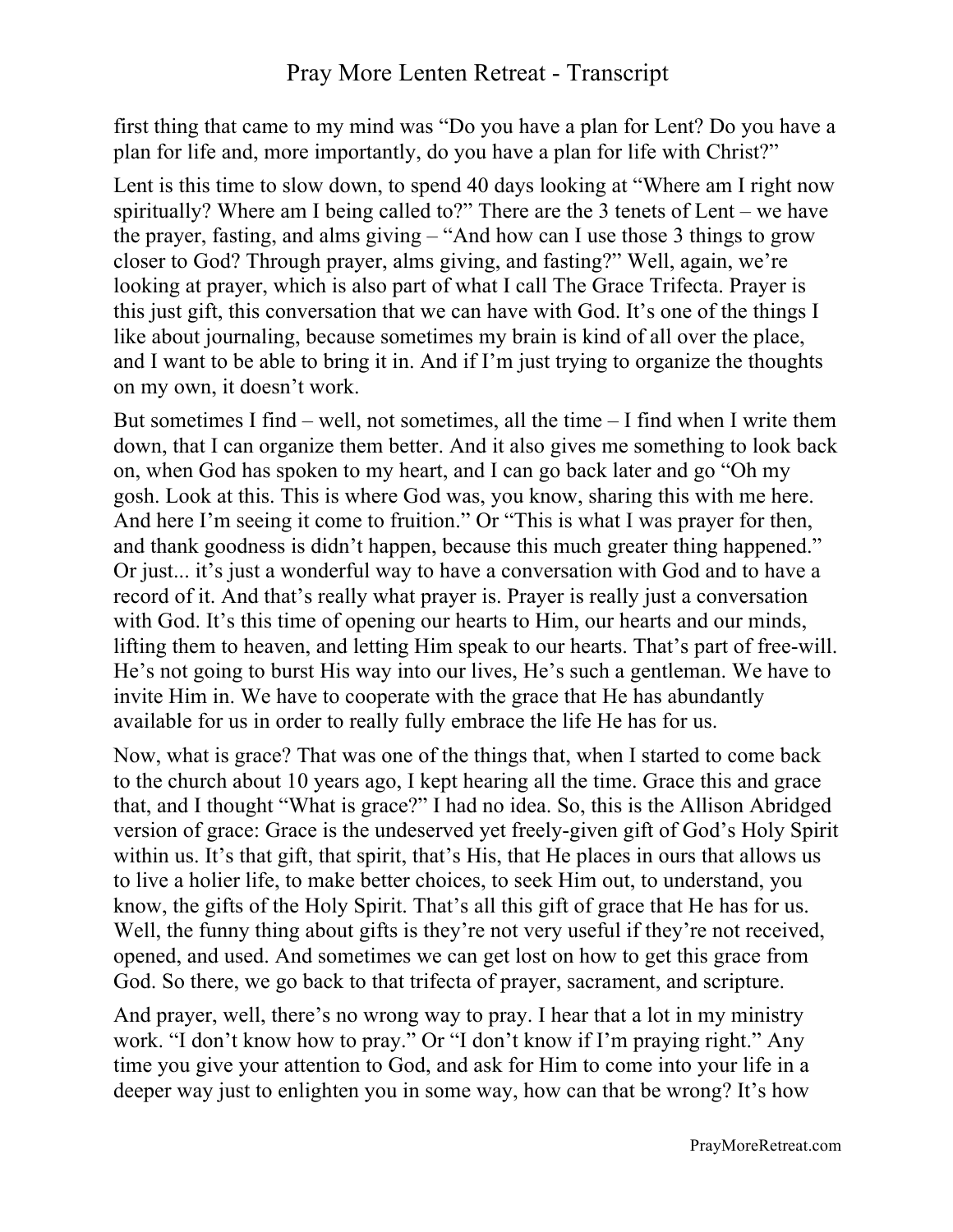## Pray More Lenten Retreat - Transcript

you like to pray. It's how you feel the more comfortable. And honestly, I go through seasons of prayer. I may pray one way at some point in my life. For instance, this is how I found Pray More Novenas. I was in a place in my life where I was really trying to get to know God. I was struggling to kind of embrace this life of Christianity for the first time, and someone had shared with me a novena a long, long time ago when I was a young woman, and I knew that it had really impacted my heart.

So I wanted to pray them more, but I didn't know how to remember them, because I have a little ADD and I kind of forget things. And I loved that the email would come right to my inbox every day, and I would never forget. So that's how I discovered Pray More Novenas. And then I did, you know, those different parts of my life, and whatever they're offering one, quite honestly, I pray it. Because how can that be a bad thing? To pray this 9 days, to a saint, to our Blessed Mother, and to ask for an intercession, for a little extra grace and a little help with things. So when I'm in a season of real despair, I find myself praying more and more novenas. There's one by Saint Teresa of Calcutta. She called it the Flying Novena, some call it the Emergency Novena, and she would say nine Memorares in a row, and then she'd say a tenth in thanksgiving, because she knew our Blessed Mother would help her in one way or another, and I love that.

And I do that one and quite often. I have to be very honest, that one gets a lot of use in my life. But there's the prayers that you know from your childhood that are the Our Father, Hail Mary, the Glory Be, the Rosary. But this is looking at the scriptures, but there's also just talking to God. Just before I, you know, wake up in the morning I always thank Him for the day and ask Him to guide me and be with me for the day, and before I go to bed at night I do kind of an examine, where I just think about where, I during the day, I've been with God, or near Him, or away from Him, what I could have done better, what I did right. Just thanking Him and praising Him always for the gift of faith in my life, and asking Him to continue to pour out His blessing upon me, that I may always know Him and strive to know Him better. And that can sometimes be a difficulty, especially when you're faced with a condition, in my case this atopic dermatitis, that just doesn't go away, and there's nothing that I can do about it.

For me, it has a little bit to do with what I eat. I've been trying to figure out what that is and avoiding it, and it seems like whatever I'm allergic to seems to be in everything. And just looking for, in prayer, some peace, some respite, some hope in it. And I found that in prayer. I have to say that the answer to every prayer that I've ever prayed has always been the response of peace. I may not get what I've asked for, because God is not a slot machine. I may never see the answer; it may be happening and I just don't know it. But I always, always, always, have a sense, a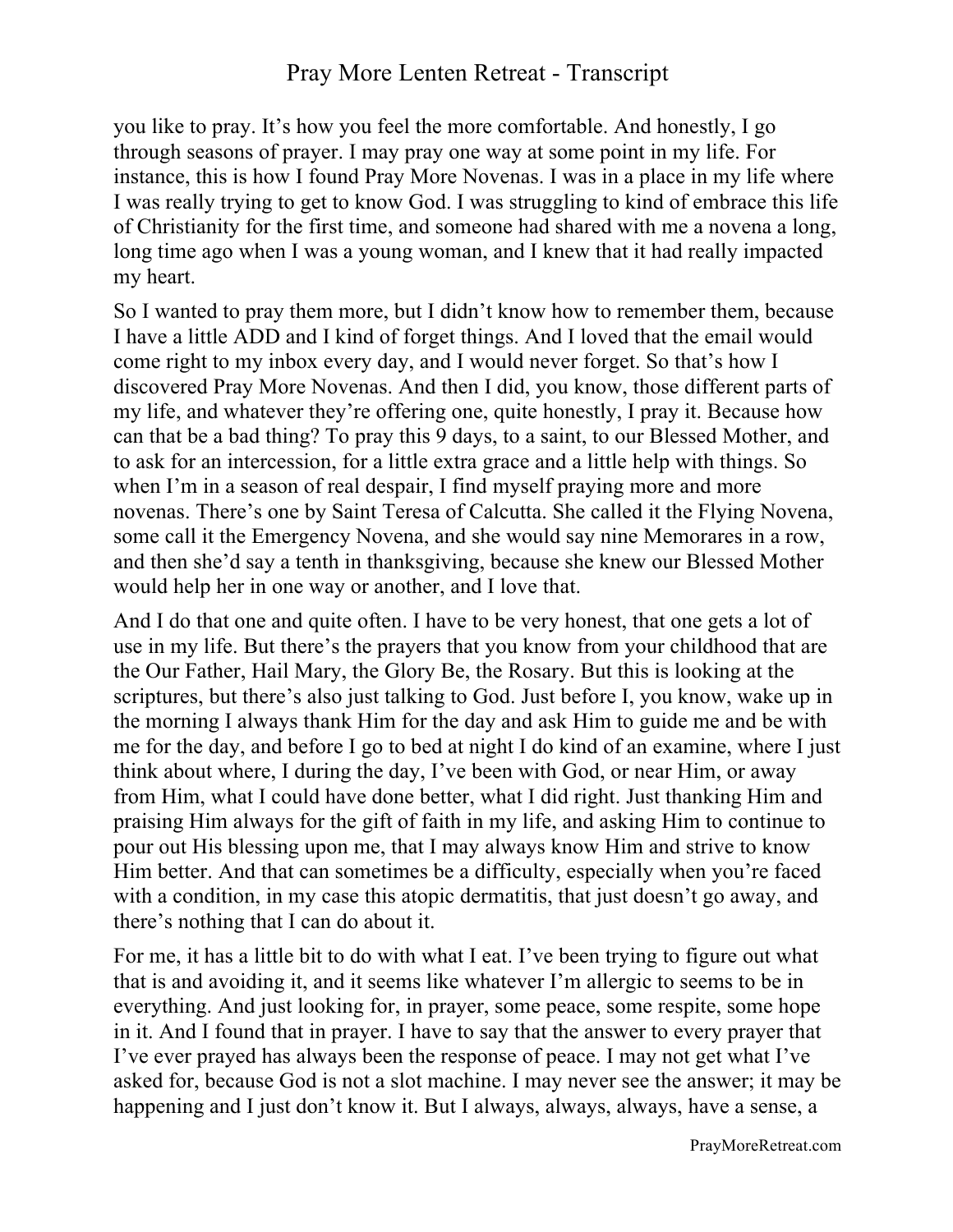great sense of peace after I have prayed, and for that I am ever grateful to God for the gift of prayer, and I do find myself praying, especially when I am the most discouraged by something. And sometimes my prayer is only the name of Jesus, or just holding my rosary sometimes, because I can't even muster a prayer because I'm so distraught, or frustrated, or just lost.

I think of Saint Paul's words in 1 Thessalonians 5:16-18: *Pray without ceasing. Give thanks.* He goes on. *This is the will of God in Christ Jesus for you.* And I guess that's kind of how I think about this chronic condition, because I keep praying and it doesn't go away. And to accept that this is God's will, and all of the things that He's has taught me, for instance I'm a germophobe. And so part of the worst... the worst part about this condition is that I get... I'm very susceptible to infections. I have to be very careful, which makes my germophobia just off the record, off the wall. But it's taught me a lot about trusting God, and trusting that He, He is in all situations, and that, you know, I have to live my life. I can't put myself in a bubble, trust me I tried. I get pushed out of the bubble. I would love to just hide away somewhere, but I need to be in the world. Not of it, but in it.

And so learning how to trust Him very well, and then I also think about 2 Corinthians 12. A thorn in the flesh. Three times Paul asked the Lord to remove this thorn. It's kind of left ambiguous of what this thorn is, and I believe that's because that's a way for all of us to see ourselves in that scripture passage. We all have some thorn that we keep asking the Lord to take away, and maybe it's a financial thorn, or it's a relationship difficulty thorn, or work, a difficult work situation, or a chronic condition, or... we all have a thorn. And we, I'm sure, you, like I, have asked God again, and again, and again, like Paul asked 3 times and it's still there.

And then I love the Lord's response, and I think, obviously, this is His response to us as well. This is for our reflection today, to really take this into our hearts. What chronic condition are we battling? Because we all have that spiritual condition of sin. But what is it that we keep coming to God and asking Him to remove? And maybe its still being there makes us wonder "Does He even exist? Does He even care? If He does exist, does He even care what I have to say? And is He really going to help me? Where is the peace in it?" And here is the beautiful thing that the Lord says back to Saint Paul and, again, to us. *My grace is enough for you. My grace is enough for you, for My power is made perfect in weakness.* Paul says that the thorn keeps him from arrogance, as he experiences the amazing, mystical, magnificent work of God in his life. Okay, again, Allison Abridged Version to Corinthians 12:16.